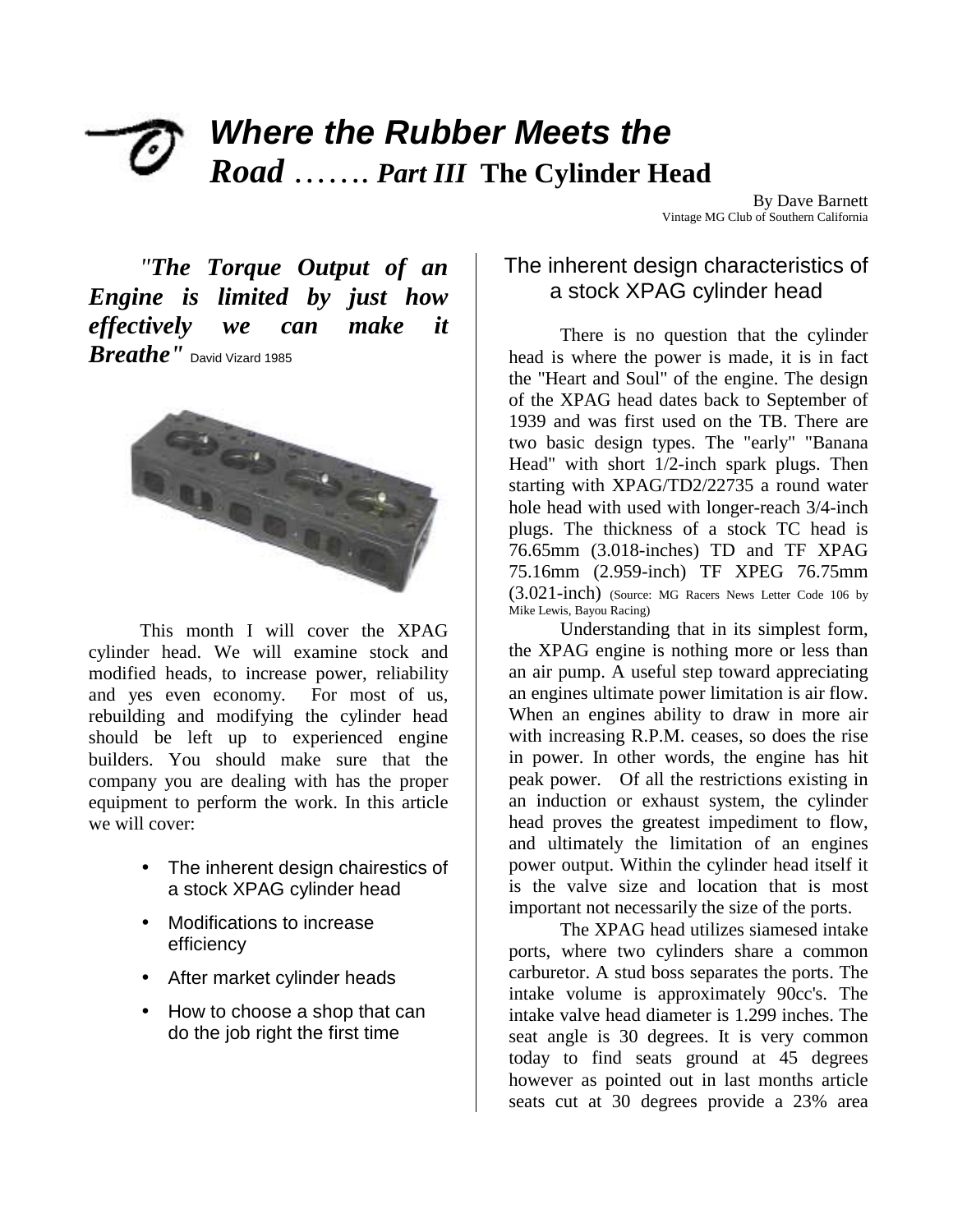advantage at lifts up to 0.150. This is approximately one half of the total lift of a stock valve.

The exhaust port is square and measures 1.65 inches on each side. It is almost the same size as an early small block chevy. The valve head diameter is 1.221 inches. The seat angle is 30 degrees.

## Modifications to increase efficiency

The first step toward understanding cylinder head porting is appreciating the importance of being able to isolate and deal with flow restriction. Airflow starts at the air cleaner and continues through the exhaust. A high restriction air cleaner will restrict flow and fuel economy will be degraded. Using an APT Tapered K&N offset filter for 1 1/4-inch or 1 1/2-Inch S&U carburetors, is the first step toward improving flow. You get the highest filtering capability with out impeding airflow. K&N filters designed specifically for the 1 1/4 and 1 1/2 S&U carburetors can be purchased from Advanced Performance Technology by calling; 800-278-3278.

The same is true for the muffler. There is a lot of backpressure in a stock muffler. Although it is a straight through design, the little round holes inside the muffler impede flow. According to David Vizard, a flow rating of 2.2-2.5 cubic feet per minute per horsepower will allow the engine to produce close to the same power as it does on an open exhaust. We can accomplish this or come very close by using a high flow large volume muffler like the new Flowmaster "50" Series with Delta-Flow technology.

Once we have the Goesintos and Gooutas fixed we can now focus on the cylinder head.

#### Selecting the right parts

Finding a completely stock XPAG cylinder head not an easy task. Most have been shaved to some degree to make the surface flat or to increase the compression ratio. Measure

your head to determine how much material has been removed. Remember that when you increase the bore size, you will also increase the compression ratio. Increasing the compression ratio will also improve economy.

## Cylinder Head Porting

In order to get a better understanding of the process and components, we need to know where to start. First we will examine the valve ratios and size and determine what effect they have on our XPAG. Second we will examine the combustion chamber and how we can improve performance by unshrouding the valves. Third we will break the port down into 3 sections and discuses various modifications that improve flow.

#### Valve Ratios and Size

According to David Vizard on an engine that uses siamesed intake ports the intake should flow approximately 43% to 54% more than the exhaust. Although I do not have the flow-bench data for a stock cylinder head we can see that the difference in diameter between the intake and exhaust valve is only 0.078 inches. This is a very small difference.

The XPAG engine Data Service Supertuning Manual by W.K.F. Wood edited by Jerry Austin 11/99, suggest using larger valves in the Stage IA configuration. On a stock engine, with a bore diameter of 2.6181-inch, the larger valves don't have much clearance. The centerline distance between the valves is approximately 1.6-inches the radius for the large intake is .7087-inche the exhaust valve radius is .6693-inch together the overall diameter is 2.978-inch. The bore diameter is 2.6181-inch. The difference is approximately .359-inch. Although the net valve lift is approximately .315 for a stock cam, it is important to check clearances especially valve to piston clearance, which should be no less than 0.100-inch.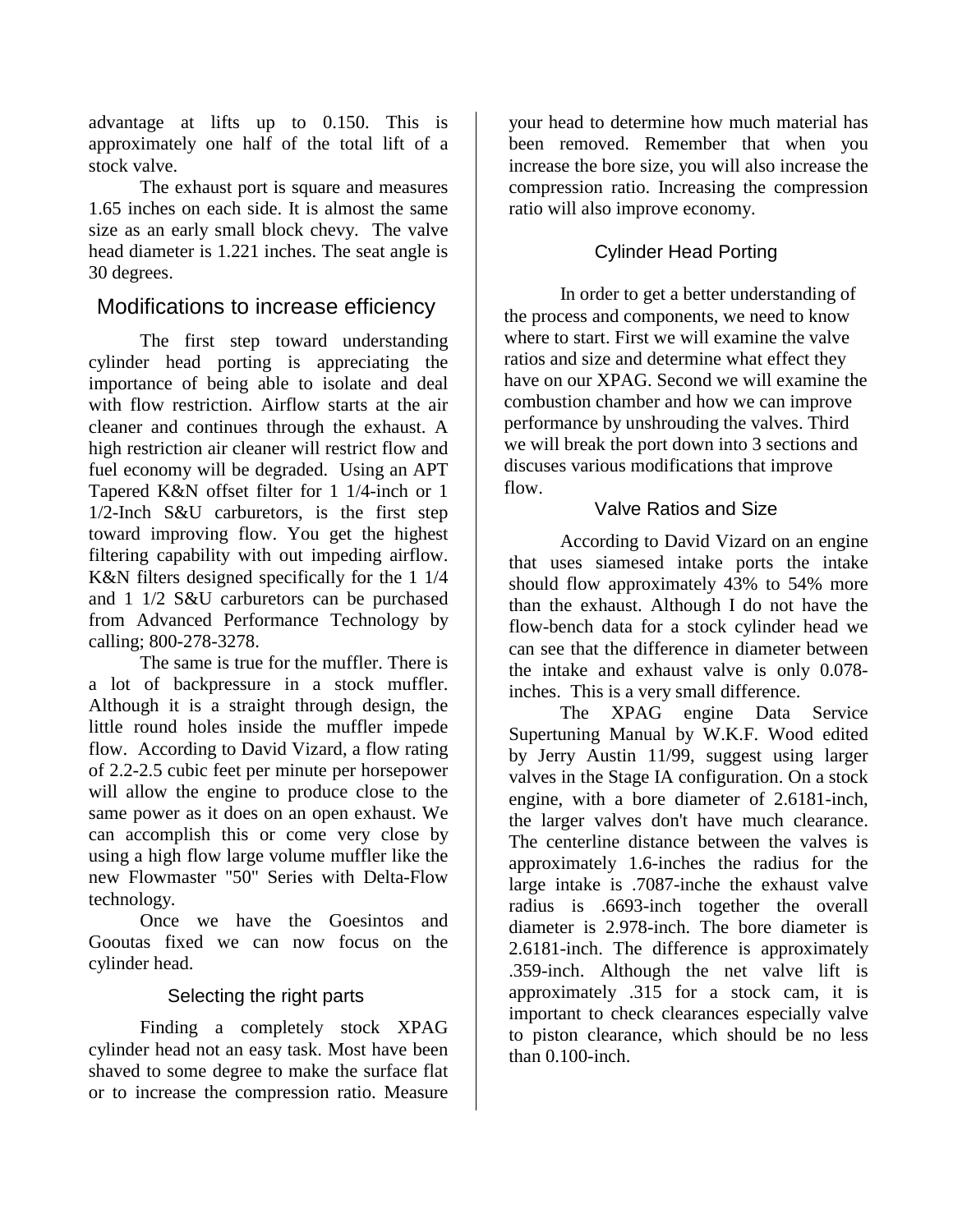#### The Combustion Chamber And Unshrouding the valves

First just installing a larger valve does not guarantee increased flow. In a test conducted by David Vizard, using a SuperFlow SF 300 Flow Bench, on an 850 Mini combustion chamber revealed the following. In an unmodified 850 combustion chamber, changing the stock 850 valve 1.093-inch, with a larger 1.5625-inch 1100 valve, the 1100 valve showed slight improvements between 0.075 and 0.200-inch lift, but at lifts higher than 0.200 the smaller valve flowed approximately 20 C.F.M. more air @ 25" pressure drop at 0.315 inch lift. By unshrouding the valve 0.800-inch radius as shown below, gave a substantial increase in flow. Therefore a smaller diameter valve that has been unshrouded may provide better flow that just installing a larger valve.



Effect on airflow when a closed chamber head is unshrouded to varying degrees.

"Sweeping the Chamber" is a method used to unshroud the valve. Cutting the chamber to the outside of the cylinder can increase the flow. It is done using the Serdi 100. Following any modifications to the combustion chamber, the volume of the chamber must be measured and the new compression ratio calculated.



Sweeping the Chamber Intake & Exhaust Ports

I wouldn't ever discourage anyone from porting his or her own cylinder head. I have in the past, ported Small Block Chevy heads using "Porting Templates" to determine the various shape of the ports and valve pocket. However with the advent of modern equipment like the Serdi 100, a shop can save you a considerable amount of time, and at the same time provide consistency from port to port or chamber to chamber.

 Since we are focusing on a street engine and not a racing engine, I don't think that we need to port the head using a flow bench. But it could be a nice project to port one cylinder, make a mold using Blue-Sil a special latex and silicone combination and make porting templates from the mold.

To establish where our priorities lie in reducing flow restrictions, we can divide the XPAG port into three (3) sections.

Section one is for all particle purposes, a straight run toward the bowl area. The intake port feeds two cylinders, and is divided by a stud boss. This boss does not isolate the two intake runners since it is open in the back.

 Section two is where the two ports merge. The intake valve for the number one cylinder is open; the intake valve of the second cylinder is closed. Each cylinder "sees" the entire port area. This siamesed port has its shortcomings. Care should be taken not to sharpen the "beak" behind the stud boss, as this